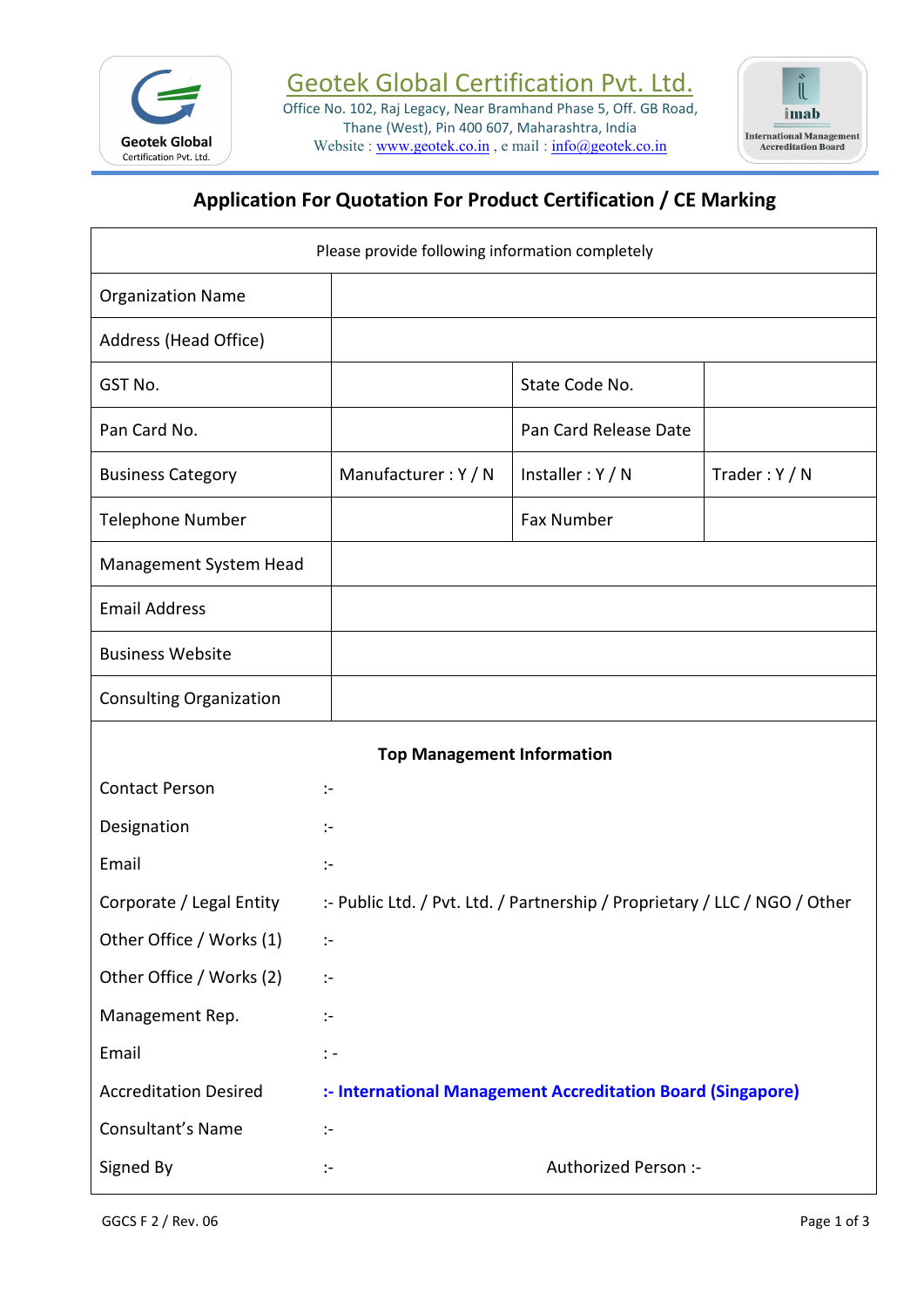

Office No. 102, Raj Legacy, Near Bramhand Phase 5, Off. GB Road, imab Thane (West), Pin 400 607, Maharashtra, India<br>site : www.geotek.co.in e mail :  $\frac{1}{\ln 6}$  Maharashtra, India Website : [www.geotek.co.in](http://www.geotek.co.in), e mail : [info@geotek.co.in](mailto:info@geotek.co.in)



# **Saleable (Finished) Product / Service Details**

| Sr. | Product Description Or<br><b>Installation Description</b> | Category - Electric /<br>Electronic / Non<br>Electric-Electronic | <b>International Test</b><br>Standards /<br>Methods | Own Test<br>Procedures /<br>Documented<br>Guidelines etc. |
|-----|-----------------------------------------------------------|------------------------------------------------------------------|-----------------------------------------------------|-----------------------------------------------------------|
|     |                                                           |                                                                  |                                                     |                                                           |
|     |                                                           |                                                                  |                                                     |                                                           |
|     |                                                           |                                                                  |                                                     |                                                           |
|     |                                                           |                                                                  |                                                     |                                                           |
|     |                                                           |                                                                  |                                                     |                                                           |
|     |                                                           |                                                                  |                                                     |                                                           |
|     |                                                           |                                                                  |                                                     |                                                           |
|     |                                                           |                                                                  |                                                     |                                                           |
|     |                                                           |                                                                  |                                                     |                                                           |

\*\*\* Note – If products are more, please add space here to provide details

#### **Multi Manufacturing Site Details**

| Sr. | Site Identity / Unit No.<br>etc. | Complete Address, Phone Nos. | Contact Person & E<br>mail Id |
|-----|----------------------------------|------------------------------|-------------------------------|
|     |                                  |                              |                               |
|     |                                  |                              |                               |
|     |                                  |                              |                               |
|     |                                  |                              |                               |
|     |                                  |                              |                               |

\*\*\* Note – If sites are more, add space here to provide details